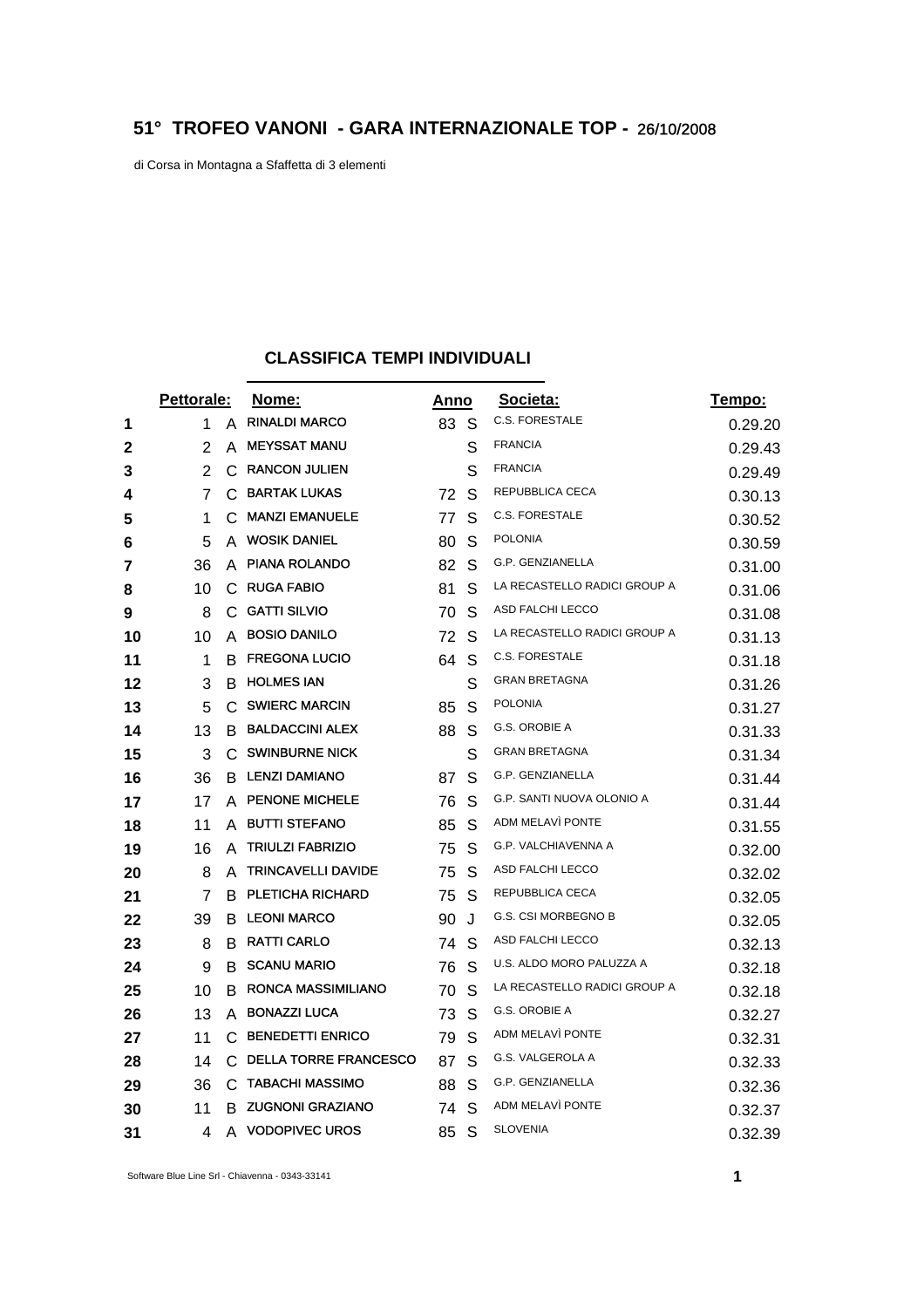|    | <b>Pettorale:</b> |    | <u>Nome:</u>                  |      | Anno         | Societa:                     | Tempo:  |
|----|-------------------|----|-------------------------------|------|--------------|------------------------------|---------|
| 32 | 6                 | A  | <b>TACCHINI GIOVANNI</b>      | 84 S |              | G.S. CSI MORBEGNO A          | 0.32.41 |
| 33 | 6                 | B  | <b>CURTONI MATTIA</b>         | 81   | S            | G.S. CSI MORBEGNO A          | 0.32.44 |
| 34 | 5                 | B  | <b>ZAK DARIUSZ</b>            | 83   | S            | <b>POLONIA</b>               | 0.32.45 |
| 35 | 2                 | B  | <b>BERTRAND PASCAL</b>        |      | S            | <b>FRANCIA</b>               | 0.32.47 |
| 36 | 7                 | A  | <b>SKALSKY ROMAN</b>          | 75   | S            | REPUBBLICA CECA              | 0.32.50 |
| 37 | 6                 | C  | <b>SANSI STEFANO</b>          | 80   | S            | G.S. CSI MORBEGNO A          | 0.32.54 |
| 38 | 9                 | C  | <b>MORASSI ALESSANDRO</b>     | 76   | S            | U.S. ALDO MORO PALUZZA A     | 0.32.57 |
| 39 | 45                | A  | <b>SCANDOLERA ALEX</b>        | 88   | S            | G.S. OROBIE B                | 0.33.02 |
| 40 | 45                | C  | <b>BALDACCINI GIANFRANCO</b>  | 57   | S            | G.S. OROBIE B                | 0.33.13 |
| 41 | 3                 |    | A LIGHTFOOT RICKY             |      | S            | <b>GRAN BRETAGNA</b>         | 0.33.14 |
| 42 | 13                | C  | ROCCA MASSIMILIANO            | 71   | S            | G.S. OROBIE A                | 0.33.15 |
| 43 | 39                |    | C PEYRONEL FRANCESCO          | 90   | J            | G.S. CSI MORBEGNO B          | 0.33.15 |
| 44 | 18                | C  | <b>FRACASSI DARIO</b>         | 73   | S            | <b>G.P. TALAMONA A</b>       | 0.33.20 |
| 45 | 54                |    | A PANIGA OSCAR                | 69   | м            | G.P. SANTI NUOVA OLONIO B    | 0.33.26 |
| 46 | 40                | C  | <b>GIANONCELLI ENRICO</b>     | 73   | S            | G.S. CSI MORBEGNO C          | 0.33.27 |
| 47 | 4                 | B. | <b>OBLAK PETER</b>            | 89   | J            | <b>SLOVENIA</b>              | 0.33.33 |
| 48 | 14                | A  | <b>SONGINI DARIO</b>          | 69   | M            | G.S. VALGEROLA A             | 0.33.36 |
| 49 | 9                 | A  | <b>DELLA MEA GIUSEPPE</b>     | 87   | S            | U.S. ALDO MORO PALUZZA A     | 0.33.51 |
| 50 | 42                | C. | <b>COZZI FRANCESCO</b>        | 80   | S            | U.S. ALDO MORO PALUZZA B     | 0.33.54 |
| 51 | 17                | C  | <b>PARAGONI IVANO</b>         | 70   | M            | G.P. SANTI NUOVA OLONIO A    | 0.33.59 |
| 52 | 57                | A  | <b>GUSMEROLI RENATO</b>       | 65   | м            | G.P. TALAMONA B              | 0.34.02 |
| 53 | 40                | В  | <b>NOBILI MAURIZIO</b>        | 74   | S            | G.S. CSI MORBEGNO C          | 0.34.07 |
| 54 | 54                |    | C GERNA IVAN                  | 71   | м            | G.P. SANTI NUOVA OLONIO B    | 0.34.07 |
| 55 | 43                |    | A BELTRAMI MAURIZIO           | 71   | S            | LA RECASTELLO RADICI GROUP B | 0.34.15 |
| 56 | 16                | B  | <b>TIRINZONI DARIO</b>        | 87   | S            | G.P. VALCHIAVENNA A          | 0.34.20 |
| 57 | 60                | A  | <b>COMPAGNONI VENANZIO</b>    | 63   | м            | ATL. ALTA VALTELLINA B       | 0.34.26 |
| 58 | 42                |    | A MOROCUTTI GIONNI            | 73   | S            | U.S. ALDO MORO PALUZZA B     | 0.34.28 |
| 59 | 19                | C  | <b>CAPITANI DARIO</b>         | 73   | S            | ATL. ALTA VALTELLINA A       | 0.34.28 |
| 60 | 18                |    | <b>B GUSMEROLI ALESSANDRO</b> | 79   | $\mathsf S$  | G.P. TALAMONA A              | 0.34.29 |
| 61 | 12                |    | C PEDERSOLI GIANFRANCO        | 82 S |              | G.P. LEGNAMI PELLEGRINELLI   | 0.34.30 |
| 62 | 12                |    | A RE LUCA                     | 89   | J            | G.P. LEGNAMI PELLEGRINELLI   | 0.34.30 |
| 63 | 40                |    | A SALINETTI MICHELE           | 72   | -S           | G.S. CSI MORBEGNO C          | 0.34.40 |
| 64 | 43                |    | C. LAZZARINI ANDREA           | 81   | S            | LA RECASTELLO RADICI GROUP B | 0.34.45 |
| 65 | 21                |    | A INVERNIZZI DAVIDE           | 88   | S            | C.A. LIZZOLI A               | 0.34.47 |
| 66 | 17                | В  | <b>BARONA ALBERTO</b>         | 76   | <sub>S</sub> | G.P. SANTI NUOVA OLONIO A    | 0.34.49 |
| 67 | 14                | B. | <b>VOLPI GIANLUCA</b>         | 86   | <sub>S</sub> | G.S. VALGEROLA A             | 0.34.50 |
| 68 | 39                | A  | <b>BONGIO SERGIO</b>          | 74 S |              | G.S. CSI MORBEGNO B          | 0.34.51 |
| 69 | 109               |    | A MARTINOLLI MARCO            | 68   | M            | <b>G.P. TALAMONA E</b>       | 0.34.58 |
| 70 | 45                | B  | <b>TASSI PIER ALBERTO</b>     | 57   | S            | G.S. OROBIE B                | 0.35.00 |
| 71 | 47                |    | <b>B RUFFONI LUCA</b>         | 86   | S            | <b>G.S. VALGEROLA B</b>      | 0.35.09 |
| 72 | 41                | B  | <b>BOTTA' MATTEO</b>          | 67   | M            | G.S. CSI MORBEGNO D          | 0.35.10 |
| 73 | 54                |    | <b>B FIORENTINI MARINO</b>    | 70   | M            | G.P. SANTI NUOVA OLONIO B    | 0.35.19 |
| 74 | 28                |    | C PICCENI FABRIZIO            | 81   | S            | ASD LANZADA A                | 0.35.25 |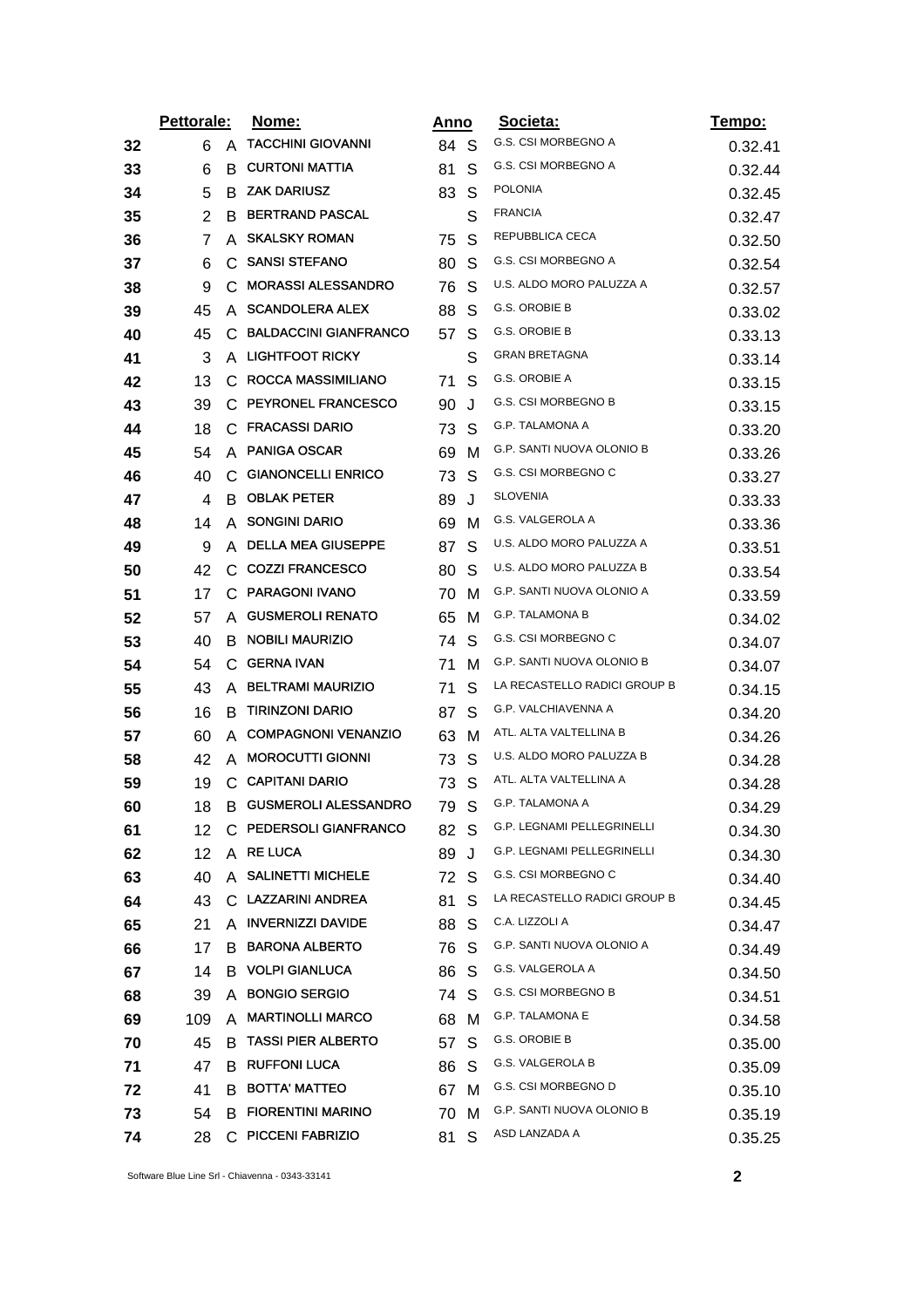|     | Pettorale: |    | <u>Nome:</u>                 |      | Anno | Societa:                     | <u>Tempo:</u> |
|-----|------------|----|------------------------------|------|------|------------------------------|---------------|
| 75  | 27         | B. | DE MARIA DAVIDE              | 81 S |      | ATL. CENTRO LARIO            | 0.35.25       |
| 76  | 4          | С  | <b>JARC BERNARD</b>          | 86   | S    | <b>SLOVENIA</b>              | 0.35.27       |
| 77  | 16         | C. | <b>PANATTI ERIK</b>          | 87   | S    | G.P. VALCHIAVENNA A          | 0.35.29       |
| 78  | 57         | B  | <b>MAZZONI AURELIO</b>       | 54   | м    | G.P. TALAMONA B              | 0.35.32       |
| 79  | 24         | A  | <b>MARTOCCHI DARIO</b>       | 69   | м    | <b>MERA ATHLETIC CLUB</b>    | 0.35.33       |
| 80  | 28         | A  | <b>PEDROLINI UGO</b>         | 74   | S    | ASD LANZADA A                | 0.35.34       |
| 81  | 43         | в  | <b>TOMELLERI FLAVIO</b>      | 61   | S    | LA RECASTELLO RADICI GROUP B | 0.35.36       |
| 82  | 80         |    | A RUFFONI AMOS               | 76   | S    | G.S. CSI MORBEGNO F          | 0.35.38       |
| 83  | 47         |    | C ACQUISTAPACE WALTER        | 72   | M    | G.S. VALGEROLA B             | 0.35.38       |
| 84  | 60         |    | C COMPAGNONI LUCIANO         | 69   | M    | ATL. ALTA VALTELLINA B       | 0.35.48       |
| 85  | 72         | B  | <b>VANOTTI ENZO</b>          | 62   | м    | ASD LANZADA C                | 0.35.57       |
| 86  | 62         |    | C SALIGARI DINO              | 66   | M    | ATL. ALTA VALTELLINA D       | 0.36.03       |
| 87  | 12         | В  | <b>GELMI ALESSANDRO</b>      | 89   | J    | G.P. LEGNAMI PELLEGRINELLI   | 0.36.08       |
| 88  | 59         |    | <b>B AMBROSINI MAURIZIO</b>  | 77   | S    | G.P. TALAMONA D              | 0.36.10       |
| 89  | 22         | C  | <b>PASINETTI GERMANO</b>     | 66   | м    | U.S. MALONNO A               | 0.36.10       |
| 90  | 82         |    | C GUSMEROLI EGIDIO           | 74   | S    | G.S. CSI MORBEGNO H          | 0.36.13       |
| 91  | 28         | B  | <b>SERTORE DAVIDE</b>        | 76   | S    | ASD LANZADA A                | 0.36.16       |
| 92  | 20         | A  | <b>MUTTONI GIANNI</b>        | 61   | M    | POL. PAGNONA A               | 0.36.17       |
| 93  | 35         | B  | <b>TOSARINI ILARIO</b>       | 74   | S    | RUNNERS COLICO A             | 0.36.17       |
| 94  | 48         | A  | <b>PIOMBARDI MICHELE</b>     | 67   | M    | G.S. VALGEROLA C             | 0.36.18       |
| 95  | 80         | C. | <b>BUZZETTI GIUSEPPE</b>     | 71   | M    | G.S. CSI MORBEGNO F          | 0.36.19       |
| 96  | 25         | A  | <b>CANTAMESSI DANIELE</b>    | 90   | J    | ATL. ALTA VALLE BREMBANA A   | 0.36.21       |
| 97  | 41         |    | C MANENTI MAURO              | 72   | M    | G.S. CSI MORBEGNO D          | 0.36.21       |
| 98  | 34         |    | <b>B FRAQUELLI GIANCARLO</b> | 62   | M    | ATHLETIC TEAM LARIO          | 0.36.29       |
| 99  | 30         |    | A COMPAGNONI GIORGIO         | 84   | S    | U.S. BORMIESE A              | 0.36.29       |
| 100 | 55         | B  | <b>BERTARINI ANDREA</b>      | 71   | м    | G.P. SANTI NUOVA OLONIO C    | 0.36.33       |
| 101 | 21         |    | C LIZZOLI GIACOMINO          | 67   | S    | C.A. LIZZOLI A               | 0.36.35       |
| 102 | 81         |    | A PASSERINI MARCO            | 63   | M    | G.S. CSI MORBEGNO G          | 0.36.35       |
| 103 | 19         | B  | <b>GIANOLI THOMAS</b>        | 80   | S    | ATL. ALTA VALTELLINA A       | 0.36.36       |
| 104 | 48         | В  | <b>MALGESINI PIERLUIGI</b>   | 59   | M    | G.S. VALGEROLA C             | 0.36.38       |
| 105 | 50         | A  | DONA' PAOLO                  | 62   | M    | <b>G.P. VALCHIAVENNA B</b>   | 0.36.39       |
| 106 | 18         | A  | <b>TIRINZONI ENRICO</b>      | 61   | м    | G.P. TALAMONA A              | 0.36.40       |
| 107 | 62         | B  | <b>FUPPOLI SIMONE</b>        | 75   | S    | ATL. ALTA VALTELLINA D       | 0.36.42       |
| 108 | 41         | A  | <b>BONGIO FABIO</b>          | 72   | м    | G.S. CSI MORBEGNO D          | 0.36.45       |
| 109 | 63         | В  | <b>BERTARINI MANUELE</b>     | 86   | S    | POL. PAGNONA B               | 0.36.45       |
| 110 | 71         |    | C NANI GIANLUCA              | 80   | M    | ASD LANZADA B                | 0.36.46       |
| 111 | 57         | С  | <b>CIAPONI FABIO</b>         | 59   | M    | <b>G.P. TALAMONA B</b>       | 0.36.55       |
| 112 | 20         |    | <b>B RIVA PIETRO</b>         | 64   | M    | POL. PAGNONA A               | 0.36.55       |
| 113 | 67         | A  | <b>LIZZOLI EFREM</b>         | 80   | S    | C.A. LIZZOLI B               | 0.36.57       |
| 114 | 47         |    | A PEDROLA EMANUELE           | 67   | M    | G.S. VALGEROLA B             | 0.36.57       |
| 115 | 25         | B  | <b>MILESI VINCENZO</b>       | 90   | J    | ATL. ALTA VALLE BREMBANA A   | 0.36.58       |
| 116 | 109        |    | C NOBILI CHRISTIAN           | 75   | S    | G.P. TALAMONA E              | 0.37.05       |
| 117 | 20         |    | C GANDIN MAURIZIO            | 61   | м    | POL. PAGNONA A               | 0.37.05       |
|     |            |    |                              |      |      |                              |               |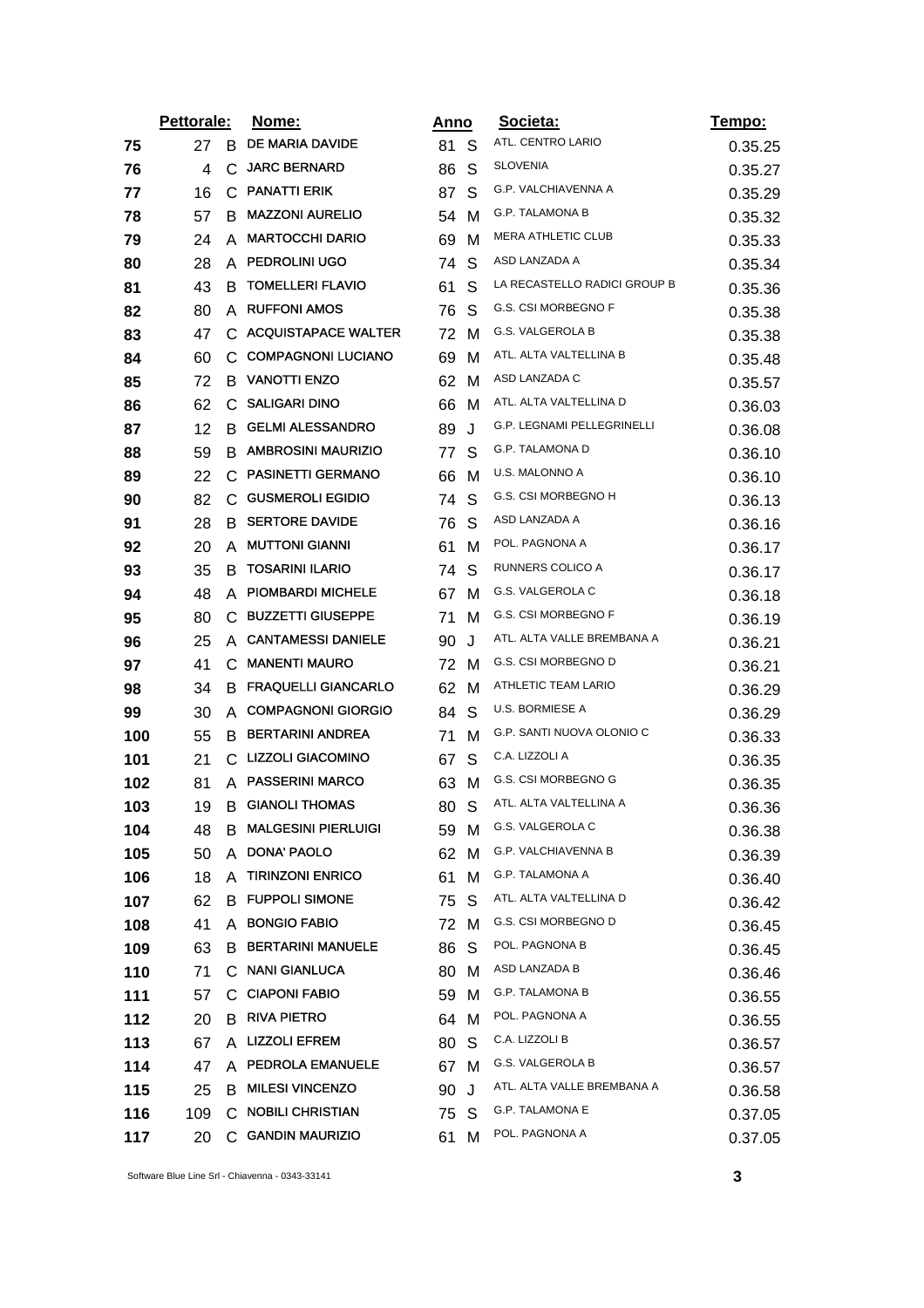|     | Pettorale: |    | Nome:                      | Anno |              | Societa:                   | <u>Tempo:</u> |
|-----|------------|----|----------------------------|------|--------------|----------------------------|---------------|
| 118 | 68         | C  | <b>PAINI GIOVANNI</b>      | 78 S |              | U.S. MALONNO B             | 0.37.05       |
| 119 | 35         | A  | <b>MANZI CARLO</b>         | 70   | м            | RUNNERS COLICO A           | 0.37.12       |
| 120 | 59         | A  | <b>DUCA FABIO</b>          | 77   | S            | G.P. TALAMONA D            | 0.37.18       |
| 121 | 87         | A  | <b>BASSI MASSIMO</b>       | 70   | м            | G.S. CSI MORBEGNO O        | 0.37.19       |
| 122 | 33         | С  | <b>GERNA MARIO</b>         | 63   | M            | PT SKY RUNNING             | 0.37.21       |
| 123 | 15         |    | C WATHAM PAUL              | 88   | S            | ERYRI                      | 0.37.23       |
| 124 | 46         | C  | <b>ROVELLI GIRGIO</b>      | 68   | S            | G.S. OROBIE C              | 0.37.24       |
| 125 | 49         |    | C MENEGOLA ATHOS           | 68   | м            | G.S. VALGEROLA D           | 0.37.25       |
| 126 | 109        | B  | PEDRAZZOLI PAOLO           | 66   | м            | G.P. TALAMONA E            | 0.37.27       |
| 127 | 58         |    | C CIAPONI ALAN             | 76   | S            | G.P. TALAMONA C            | 0.37.27       |
| 128 | 80         | B  | <b>RUFFONI GIANPAOLO</b>   | 79   | S            | G.S. CSI MORBEGNO F        | 0.37.29       |
| 129 | 50         | B  | <b>PASINI FILIPPO</b>      | 77   | S            | G.P. VALCHIAVENNA B        | 0.37.30       |
| 130 | 55         | A  | <b>LIGARI ARMANDO</b>      | 59   | м            | G.P. SANTI NUOVA OLONIO C  | 0.37.32       |
| 131 | 49         | A  | DE GIOVANETTI DOMENICO     | 86   | S            | G.S. VALGEROLA D           | 0.37.34       |
| 132 | 50         | С  | <b>LISIGNOLI FRANCO</b>    | 67   | м            | <b>G.P. VALCHIAVENNA B</b> | 0.37.35       |
| 133 | 115        |    | C FOGNINI MARZIO           | 67   | м            | G.P. TALAMONA M            | 0.37.39       |
| 134 | 110        | в  | <b>GUSMEROLI DARIO</b>     | 58   | м            | <b>G.P. TALAMONA F</b>     | 0.37.40       |
| 135 | 34         | С  | <b>BERNASCONI SERGIO</b>   | 71   | м            | ATHLETIC TEAM LARIO        | 0.37.45       |
| 136 | 116        | C. | <b>SCIANI REMO</b>         | 80   | S            | G.P. TALAMONA N            | 0.37.47       |
| 137 | 37         | B  | <b>BARUTA GIANLUCA</b>     | 68   | м            | POL. ALBOSAGGIA            | 0.37.47       |
| 138 | 37         | A  | <b>PEROLINI MARCO</b>      | 64   | м            | POL. ALBOSAGGIA            | 0.37.48       |
| 139 | 79         | A  | <b>BUZZETTI LUCA</b>       | 90   | J            | <b>G.S. CSI MORBEGNO E</b> | 0.37.49       |
| 140 | 115        |    | A GUSMEROLI MASSIMO        | 79   | M            | G.P. TALAMONA M            | 0.37.50       |
| 141 | 116        | B  | <b>BARRI CORRADO</b>       | 85   | S            | G.P. TALAMONA N            | 0.37.51       |
| 142 | 33         |    | A DELLA PATRONA PAOLO      | 73   | M            | PT SKY RUNNING             | 0.37.51       |
| 143 | 74         | B  | <b>VIVIANI DAMIANO</b>     | 70   | M            | U.S. BORMIESE C            | 0.37.52       |
| 144 | 58         | A  | <b>TORRI MAURIZIO</b>      | 76   | S            | G.P. TALAMONA C            | 0.37.52       |
| 145 | 51         |    | C LUCCHINETTI MATTIA       | 90   | J            | G.P. VALCHIAVENNA C        | 0.37.53       |
| 146 | 29         | A  | <b>BASSETTO PAOLO</b>      | 73 M |              | <b>ATLETICA VERBANO</b>    | 0.37.54       |
| 147 | 22         |    | <b>B BONAVETTI ROSSANO</b> | 70 M |              | U.S. MALONNO A             | 0.37.54       |
| 148 | 82         | A  | <b>BARLASCINI MARIO</b>    | 59   | м            | G.S. CSI MORBEGNO H        | 0.37.57       |
| 149 | 115        |    | <b>B</b> RIVA ENEA         | 69   | M            | G.P. TALAMONA M            | 0.38.04       |
| 150 | 51         |    | A GERONIMI ARMANDO         | 62 M |              | G.P. VALCHIAVENNA C        | 0.38.04       |
| 151 | 79         |    | <b>B</b> CURTONI FILIPPO   | 90   | J            | G.S. CSI MORBEGNO E        | 0.38.12       |
| 152 | 114        |    | A CERRI GIANNI             | 59   | M            | <b>G.P. TALAMONA L</b>     | 0.38.17       |
| 153 | 24         |    | C CODEGA LUCA              | 83   | <sub>S</sub> | <b>MERA ATHLETIC CLUB</b>  | 0.38.20       |
| 154 | 69         | В  | <b>TABONI ANGELO</b>       | 57   | M            | U.S. MALONNO C             | 0.38.21       |
| 155 | 58         |    | B GUSMEROLI PAOLO          | 75   | S            | G.P. TALAMONA C            | 0.38.23       |
| 156 | 101        |    | A SENESTRARI GIANCARLO     | 58   | м            | G.S. VALGEROLA I           | 0.38.25       |
| 157 | 112        |    | A BERTOLINI GIROGIO        | 62   | M            | G.P. TALAMONA H            | 0.38.27       |
| 158 | 110        |    | C FOLINI ELIO              | 55   | M            | <b>G.P. TALAMONA F</b>     | 0.38.28       |
| 159 | 46         |    | A INVERNIZZI GIANCARLO     | 59   | -S           | G.S. OROBIE C              | 0.38.33       |
| 160 | 81         |    | C ANGELINI SERGIO          | 68 M |              | G.S. CSI MORBEGNO G        | 0.38.33       |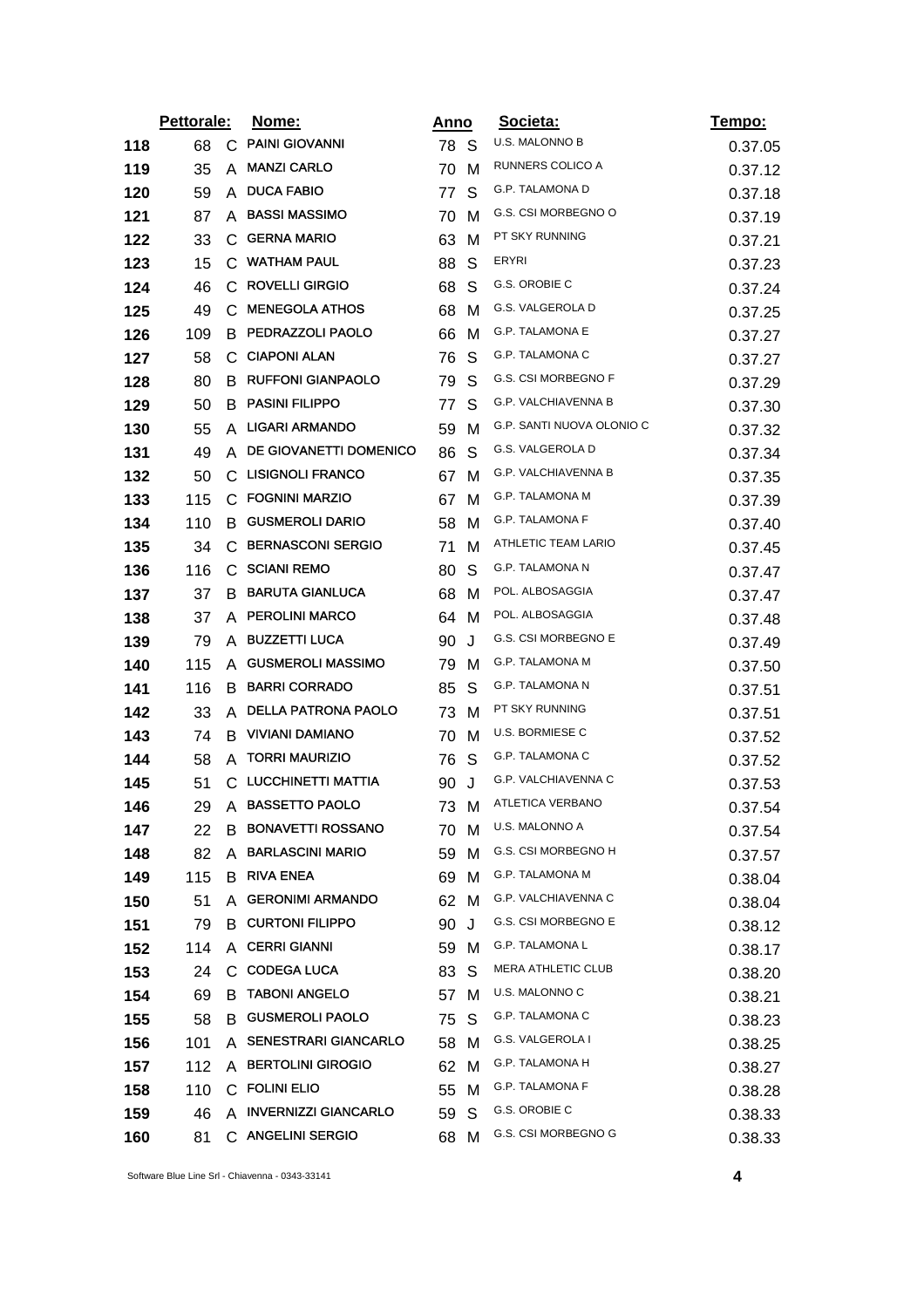|     | Pettorale: |              | <u>Nome:</u>                |      | Anno | Societa:                     | Tempo:  |
|-----|------------|--------------|-----------------------------|------|------|------------------------------|---------|
| 161 | 48         | C            | PONTIGGIA GIANBATTISTA      | 65 M |      | G.S. VALGEROLA C             | 0.38.35 |
| 162 | 44         | B            | <b>CAVAGNA STEFANO</b>      | 62   | м    | LA RECASTELLO RADICI GROUP C | 0.38.40 |
| 163 | 27         | C.           | <b>SPEZZIALI DANIELE</b>    | 73   | м    | ATL. CENTRO LARIO            | 0.38.41 |
| 164 | 30         | B            | <b>ROCCA RINO</b>           | 59   | м    | U.S. BORMIESE A              | 0.38.42 |
| 165 | 113        | A            | DE BERNARDI LUCA            | 77   | S    | <b>G.P. TALAMONA I</b>       | 0.38.42 |
| 166 | 60         | B            | <b>COMPAGNONI FLAVIO</b>    | 58   | м    | ATL. ALTA VALTELLINA B       | 0.38.42 |
| 167 | 21         | B            | <b>ALIPRANDI DARIO</b>      | 67   | S    | C.A. LIZZOLI A               | 0.38.43 |
| 168 | 65         | B.           | <b>BUTTERA FABIO</b>        | 90   | J    | POL. PAGNONA D               | 0.38.44 |
| 169 | 84         | A            | <b>BERTOLINI GIACOMO</b>    | 76   | S    | <b>G.S. CSI MORBEGNO L</b>   | 0.38.50 |
| 170 | 113        | В.           | <b>FOLLA LUCA</b>           | 82   | S    | G.P. TALAMONA I              | 0.38.51 |
| 171 | 27         | A            | <b>COLOMBO MARCO</b>        | 70   | M    | ATL. CENTRO LARIO            | 0.38.52 |
| 172 | 49         | B            | <b>DEI CAS ENRICO</b>       | 70   | м    | G.S. VALGEROLA D             | 0.38.53 |
| 173 | 19         | A            | <b>RINI NICOLA</b>          | 86   | S    | ATL. ALTA VALTELLINA A       | 0.38.58 |
| 174 | 44         | C            | <b>BERIZZI ROBERTO</b>      | 60   | м    | LA RECASTELLO RADICI GROUP C | 0.39.05 |
| 175 | 85         | A            | <b>MINONZIO MAURO</b>       | 60   | м    | G.S. CSI MORBEGNO M          | 0.39.08 |
| 176 | 110        | A            | <b>DE MEO SERGIO</b>        | 62   | M    | G.P. TALAMONA F              | 0.39.10 |
| 177 | 98         | $\mathbf{C}$ | <b>GAGGI DONATO</b>         | 62   | м    | G.S. VALGEROLA F             | 0.39.13 |
| 178 | 51         | B            | <b>DEL GROSSO ANDREA</b>    | 77   | S    | G.P. VALCHIAVENNA C          | 0.39.15 |
| 179 | 74         | A            | <b>URBANI GIORGIO</b>       | 63   | м    | U.S. BORMIESE C              | 0.39.16 |
| 180 | 83         | C            | <b>FRANSCI GIANNI</b>       | 59   | M    | G.S. CSI MORBEGNO I          | 0.39.16 |
| 181 | 37         | С            | <b>BELOTTI LUCIANO</b>      | 68   | м    | POL. ALBOSAGGIA              | 0.39.17 |
| 182 | 113        | С            | <b>BAROLI VITTORIO</b>      | 76   | S    | G.P. TALAMONA I              | 0.39.18 |
| 183 | 107        |              | A FRATE FABRIZIO            | 67   | м    | G.P. SANTI NUOVA OLONIO E    | 0.39.25 |
| 184 | 111        | B            | <b>MILIVINTI GIUSEPPE</b>   | 62   | M    | G.P. TALAMONA G              | 0.39.26 |
| 185 | 24         |              | <b>B</b> CURTONI GIANNI     | 68   | м    | MERA ATHLETIC CLUB           | 0.39.28 |
| 186 | 81         | B            | <b>PERLINI CORRADO</b>      | 65   | M    | G.S. CSI MORBEGNO G          | 0.39.30 |
| 187 | 42         | B            | <b>DE CRIGNIS GRAZIANO</b>  | 43   | M    | U.S. ALDO MORO PALUZZA B     | 0.39.33 |
| 188 | 55         | C            | <b>TANGHERLONI GIUSEPPE</b> | 53   | м    | G.P. SANTI NUOVA OLONIO C    | 0.39.36 |
| 189 | 71         | B            | <b>GIORDANI MASSIMO</b>     | 81   | S    | ASD LANZADA B                | 0.39.36 |
| 190 | 66         |              | A FREDDI MARCO              | 59 M |      | POL. PAGNONA E               | 0.39.38 |
| 191 | 66         | В            | <b>RIVA ROBERTO</b>         | 72   | S    | POL. PAGNONA E               | 0.39.39 |
| 192 | 86         | B            | <b>SPINI STEFANO</b>        | 84   | S    | G.S. CSI MORBEGNO N          | 0.39.41 |
| 193 | 76         |              | C BRAMBILLA PAOLO           | 76   | S    | <b>RUNNERS COLICO B</b>      | 0.39.42 |
| 194 | 64         |              | A FAZZINI NILO              | 61   | м    | POL. PAGNONA C               | 0.39.43 |
| 195 | 90         | В            | <b>BIASINI PIETRO</b>       | 81   | S    | <b>G.S. CSI MORBEGNO R</b>   | 0.39.44 |
| 196 | 72         | A            | <b>MOIZI ROBERTO</b>        | 72   | S    | ASD LANZADA C                | 0.39.45 |
| 197 | 46         | В            | <b>BELOTTI FLAMINIO</b>     | 66   | S    | G.S. OROBIE C                | 0.39.46 |
| 198 | 67         |              | <b>B BASSU EFISIO LUIGI</b> | 71   | S    | C.A. LIZZOLI B               | 0.39.46 |
| 199 | 30         | С            | <b>BRACCHI MASSIMO</b>      | 65   | M    | U.S. BORMIESE A              | 0.39.48 |
| 200 | 90         | A            | <b>BONGIO MASSIMO</b>       | 67   | м    | G.S. CSI MORBEGNO R          | 0.39.50 |
| 201 | 15         |              | A WOODS ADRIAN              | 59   | M    | ERYRI                        | 0.39.51 |
| 202 | 68         |              | B SALVADORI MAURO           | 63   | M    | U.S. MALONNO B               | 0.39.56 |
| 203 | 103        |              | A DELLA FONTE GIORGIO       | 63   | M    | G.S. VALGEROLA M             | 0.39.57 |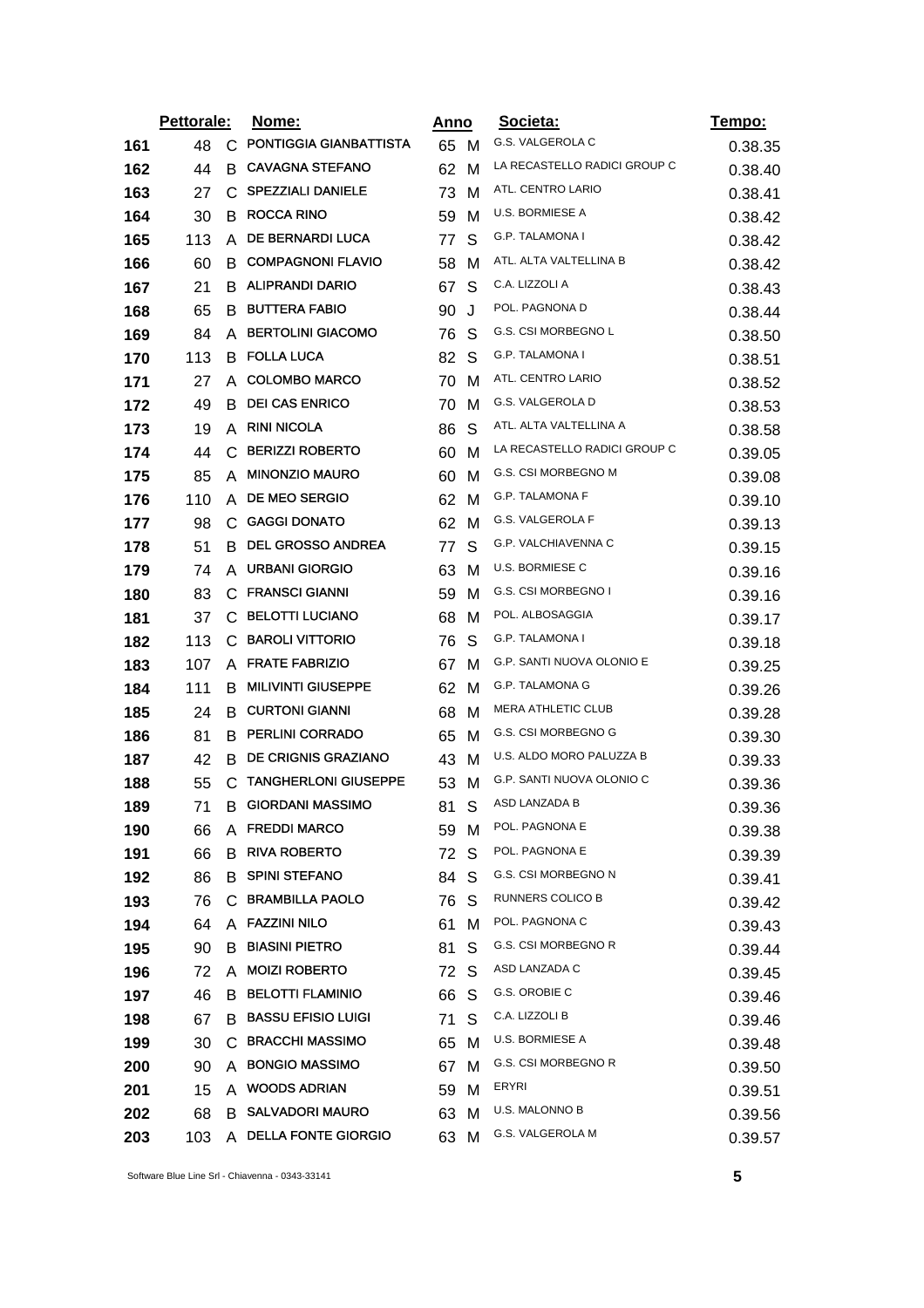|     | Pettorale: |    | <u>Nome:</u>                 | <u>Anno</u> |    | Societa:                     | Tempo:  |
|-----|------------|----|------------------------------|-------------|----|------------------------------|---------|
| 204 | 64         | B. | <b>SPANO MASIMILIANO</b>     | 68 M        |    | POL. PAGNONA C               | 0.39.57 |
| 205 | 112        | С  | <b>ENA DOMENICO</b>          | 69          | м  | G.P. TALAMONA H              | 0.40.01 |
| 206 | 87         | С  | <b>CERRI GIUSEPPE</b>        | 63          | м  | G.S. CSI MORBEGNO O          | 0.40.03 |
| 207 | 69         | A  | <b>FERRI DOMENICO</b>        | 55          | м  | U.S. MALONNO C               | 0.40.09 |
| 208 | 107        | С  | <b>SOUDI TAOUFIQ</b>         | 69          | м  | G.P. SANTI NUOVA OLONIO E    | 0.40.17 |
| 209 | 22         | A  | <b>TOMASI PAOLO</b>          | 60          | M  | U.S. MALONNO A               | 0.40.19 |
| 210 | 88         | A  | <b>TARCA BRUNO</b>           | 60          | м  | G.S. CSI MORBEGNO P          | 0.40.21 |
| 211 | 87         |    | <b>B FUMAGALLI FULVIO</b>    | 53          | M  | G.S. CSI MORBEGNO O          | 0.40.22 |
| 212 | 82         | B  | <b>FUMELLI ROBERTO</b>       | 74          | S  | G.S. CSI MORBEGNO H          | 0.40.27 |
| 213 | 64         |    | C BRAMBILLA GIACOMO          | 59          | м  | POL. PAGNONA C               | 0.40.28 |
| 214 | 107        | B  | <b>FRATE MASSIMO</b>         | 72          | м  | G.P. SANTI NUOVA OLONIO E    | 0.40.30 |
| 215 | 116        |    | A RAVELLI NEVIO              | 80          | S  | G.P. TALAMONA N              | 0.40.31 |
| 216 | 79         | C  | <b>FRANZI MATTEO</b>         | 89          | J  | G.S. CSI MORBEGNO E          | 0.40.31 |
| 217 | 25         | C  | <b>BEGNIS FRANCESCO</b>      | 90          | J  | ATL. ALTA VALLE BREMBANA A   | 0.40.32 |
| 218 | 111        | A  | <b>CERRI GINESIO</b>         | 60          | м  | G.P. TALAMONA G              | 0.40.32 |
| 219 | 63         |    | C ARRIGHI DAVIDE             | 70          | M  | POL. PAGNONA B               | 0.40.32 |
| 220 | 76         | A  | <b>BUZZELLA MARIO</b>        | 75          | S  | RUNNERS COLICO B             | 0.40.33 |
| 221 | 76         | в  | <b>TOSARINI ALBERTO</b>      | 69          | м  | RUNNERS COLICO B             | 0.40.34 |
| 222 | 35         | С  | <b>DEL PRA NICOLA</b>        | 80          | S  | RUNNERS COLICO A             | 0.40.36 |
| 223 | 84         | B  | <b>MAZZONI MARCO</b>         | 76          | S  | G.S. CSI MORBEGNO L          | 0.40.38 |
| 224 | 32         | A  | <b>BRANCHI RICCARDO</b>      | 68          | м  | 2002 MARATHON CLUB A         | 0.40.39 |
| 225 | 70         | A  | <b>OPRANDI SIMONE</b>        | 90          | J  | ATL. ALTA VALLE BREMBANA B   | 0.40.40 |
| 226 | 62         |    | A BERTOLINA LUCA             | 70          | M  | ATL. ALTA VALTELLINA D       | 0.40.41 |
| 227 | 96         |    | A NAVA MASSIMO               | 68          | м  | G.S. CSI MORBEGNO Z          | 0.40.45 |
| 228 | 98         |    | A CORAZZA ROBERTO            | 66          | м  | G.S. VALGEROLA F             | 0.40.45 |
| 229 | 71         | A  | <b>GIANOTTI CRISTIAN</b>     | 86          | S  | ASD LANZADA B                | 0.40.48 |
| 230 | 96         |    | C LEONI CARLO                | 59          | M  | G.S. CSI MORBEGNO Z          | 0.40.49 |
| 231 | 119        |    | A FORIERI FLAMINIO           | 64          | M  | ATHLETIC CLUB VILLASANTA     | 0.40.50 |
| 232 | 73         |    | A POZZI GIORGIO              | 63          | M  | <b>U.S. BORMIESE B</b>       | 0.40.52 |
| 233 | 65         | С  | <b>TAGLIAFERRI DANIELE</b>   | 84 -        | S  | POL. PAGNONA D               | 0.40.53 |
| 234 | 34         |    | A BUGNA MAURIZIO             | 64          | м  | ATHLETIC TEAM LARIO          | 0.40.57 |
| 235 | 88         |    | C TARCA VALERIO              | 61          | м  | G.S. CSI MORBEGNO P          | 0.41.00 |
| 236 | 89         |    | C CIAPPONI DANIELE           | 58          | M  | G.S. CSI MORBEGNO Q          | 0.41.00 |
| 237 | 56         |    | C MANGANO VITTORIO           | 83          | S  | G.P. SANTI NUOVA OLONIO D    | 0.41.03 |
| 238 | 44         |    | A BARONI ANTONIO             | 52 M        |    | LA RECASTELLO RADICI GROUP C | 0.41.04 |
| 239 | 69         |    | C GUARINONI ALBERTO          | 55          | M  | U.S. MALONNO C               | 0.41.07 |
| 240 | 90         | C  | <b>MARELLI VALTER</b>        | 80          | S  | G.S. CSI MORBEGNO R          | 0.41.08 |
| 241 | 93         |    | A CIAPPONI MARCO             | 66          | M  | G.S. CSI MORBEGNO U          | 0.41.11 |
| 242 | 29         |    | <b>B BELTRAMELLO STEFANO</b> | 71          | м  | ATLETICA VERBANO             | 0.41.14 |
| 243 | 89         |    | A CARGANICO ANTONIO          | 58          | M  | G.S. CSI MORBEGNO Q          | 0.41.19 |
| 244 | 74         |    | C RAINOLTER MARIO            | 66          | M  | U.S. BORMIESE C              | 0.41.20 |
| 245 | 67         |    | C LIZZOLI ENOS               | 70          | -S | C.A. LIZZOLI B               | 0.41.21 |
| 246 | 108        | B  | <b>MORE' LUIGI</b>           | 70          | M  | G.P. SANTI NUOVA OLONIO F    | 0.41.23 |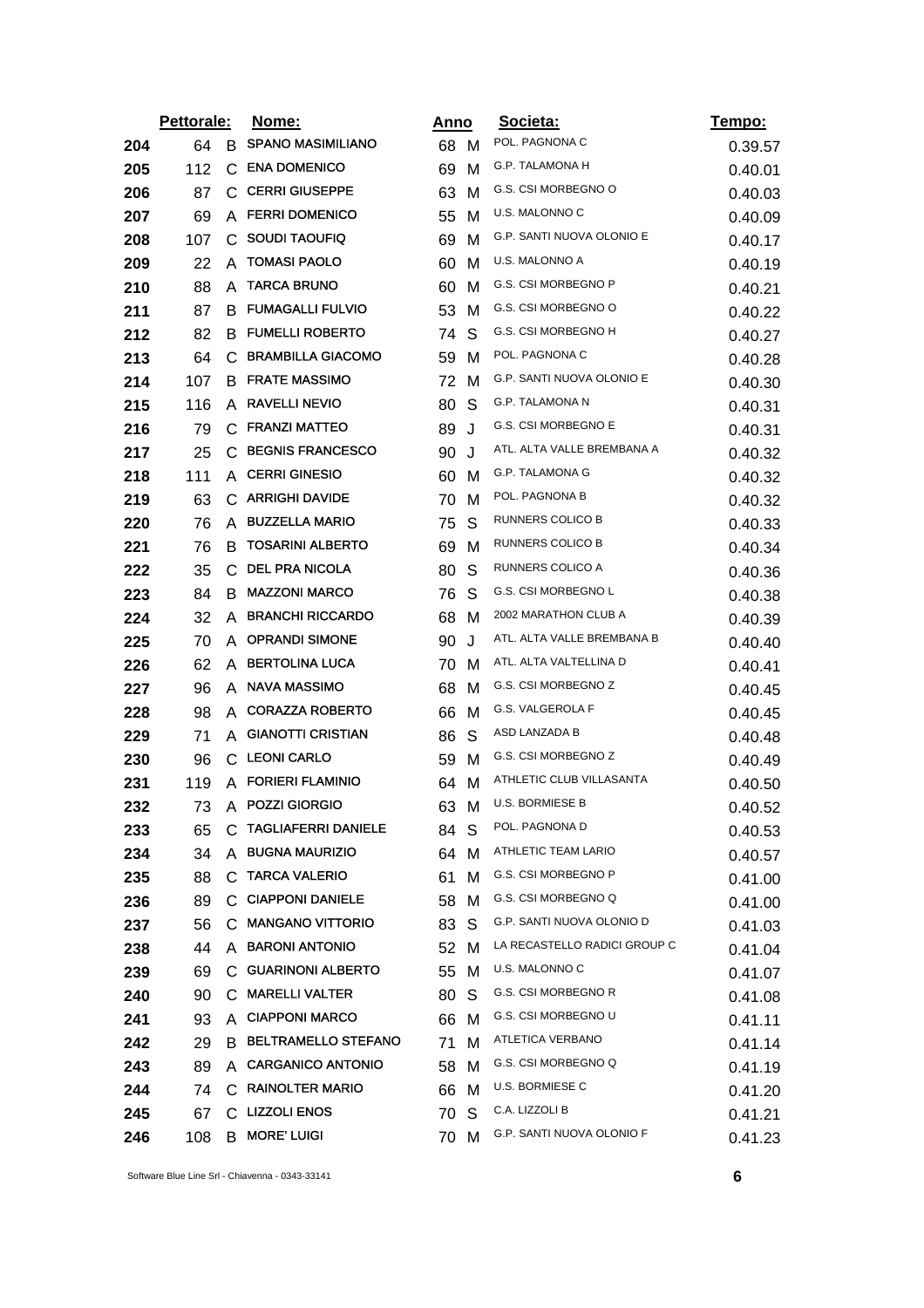|     | Pettorale: |    | <u>Nome:</u>                   |      | <u>Anno</u> | Societa:                  | <u>Tempo:</u> |
|-----|------------|----|--------------------------------|------|-------------|---------------------------|---------------|
| 247 | 94         | B. | <b>SPEZIALE MARCO</b>          | 67 M |             | G.S. CSI MORBEGNO V       | 0.41.25       |
| 248 | 99         | A  | <b>ZECCA SIMONE</b>            | 69   | M           | G.S. VALGEROLA G          | 0.41.25       |
| 249 | 119        | C. | <b>COLZANI PAOLO</b>           | 62   | M           | ATHLETIC CLUB VILLASANTA  | 0.41.29       |
| 250 | 85         | B  | <b>FABANI IVANO</b>            | 64   | м           | G.S. CSI MORBEGNO M       | 0.41.33       |
| 251 | 32         | B  | <b>ORGNONI DONATO</b>          | 67   | M           | 2002 MARATHON CLUB A      | 0.41.36       |
| 252 | 96         | B  | <b>RUFFONI GIOVANNI</b>        | 68   | м           | G.S. CSI MORBEGNO Z       | 0.41.38       |
| 253 | 72         | C  | <b>MASA MAURIZIO</b>           | 73   | S           | ASD LANZADA C             | 0.41.39       |
| 254 | 33         | В  | <b>GOTTARDI LUCIANO RENATO</b> | 58   | м           | PT SKY RUNNING            | 0.41.40       |
| 255 | 68         | A  | <b>BONOMELLI BARNABA</b>       | 69   | M           | U.S. MALONNO B            | 0.41.40       |
| 256 | 63         | A  | <b>TAGLIAFERRI LUCA</b>        | 80   | S           | POL. PAGNONA B            | 0.41.42       |
| 257 | 52         | B  | <b>GINI PLACIDO</b>            | 60   | м           | G.P. VALCHIAVENNA D       | 0.41.46       |
| 258 | 52         | A  | <b>PASINI SILVANO</b>          | 56   | M           | G.P. VALCHIAVENNA D       | 0.41.54       |
| 259 | 83         | B  | <b>GUSMEROLI STEFANO</b>       | 78   | S           | G.S. CSI MORBEGNO I       | 0.41.55       |
| 260 | 83         | A  | <b>TARCHINI ENRICO</b>         | 70   | м           | G.S. CSI MORBEGNO I       | 0.41.56       |
| 261 | 102        | С  | <b>SPEZIALE MAX</b>            | 75   | S           | G.S. VALGEROLA L          | 0.41.56       |
| 262 | 119        |    | <b>B</b> VILLA SILVIO          | 64   | M           | ATHLETIC CLUB VILLASANTA  | 0.42.01       |
| 263 | 56         | A  | <b>DENTI GIUSEPPE</b>          | 60   | M           | G.P. SANTI NUOVA OLONIO D | 0.42.02       |
| 264 | 102        | B  | <b>RUSCONI MICHELE</b>         | 75   | S           | G.S. VALGEROLA L          | 0.42.04       |
| 265 | 65         | A  | <b>TAGLIAFERRI MARINO</b>      | 56   | м           | POL. PAGNONA D            | 0.42.05       |
| 266 | 77         | B  | <b>DEGO PAOLO</b>              | 77   | S           | RUNNERS COLICO C          | 0.42.08       |
| 267 | 66         | C. | <b>ZACCAGNI ANDREA</b>         | 66   | M           | POL. PAGNONA E            | 0.42.12       |
| 268 | 97         | A  | <b>MELE' ATTILIO</b>           | 54   | M           | G.S. VALGEROLA E          | 0.42.16       |
| 269 | 32         |    | C GIUSTOLISI FABIO             | 59   | м           | 2002 MARATHON CLUB A      | 0.42.19       |
| 270 | 112        | в  | <b>MAFFEZZINI FABIO</b>        | 61   | M           | G.P. TALAMONA H           | 0.42.20       |
| 271 | 101        | B  | <b>RUFFONI GRAZIANO</b>        | 58   | M           | G.S. VALGEROLA I          | 0.42.22       |
| 272 | 103        | B  | <b>FAZZINI FABIO</b>           | 56   | м           | G.S. VALGEROLA M          | 0.42.23       |
| 273 | 98         |    | <b>B CAPITANI LUCIANO</b>      | 49   | м           | G.S. VALGEROLA F          | 0.42.28       |
| 274 | 106        | A  | <b>CASSINA CARLO</b>           | 86   | S           | G.S. VALGEROLA P          | 0.42.33       |
| 275 | 114        | B  | <b>GUSMEROLI GIORDANO</b>      | 59   | M           | G.P. TALAMONA L           | 0.42.46       |
| 276 | 111        |    | C CIAPONI COSTANTE             | 44 M |             | <b>G.P. TALAMONA G</b>    | 0.42.48       |
| 277 | 102        | A  | <b>SCUFFI MAURIZIO</b>         | 59   | м           | G.S. VALGEROLA L          | 0.42.55       |
| 278 | 38         |    | A SCHERINI GIUSEPPE            | 60   | м           | <b>VETRERIA FANONI</b>    | 0.43.01       |
| 279 | 117        | B. | <b>SCHIANTARELLI GIACOMO</b>   | 83   | S           | G.P. TALAMONA O           | 0.43.04       |
| 280 | 59         |    | C LUZZI FABIAN                 | 76   | S           | G.P. TALAMONA D           | 0.43.08       |
| 281 | 97         |    | C RUFFONI ROCCO                | 58   | м           | G.S. VALGEROLA E          | 0.43.16       |
| 282 | 77         | A  | <b>BATTISTESSA FABIO</b>       | 65   | M           | RUNNERS COLICO C          | 0.43.21       |
| 283 | 117        | A  | <b>GALLI DINO</b>              | 71   | м           | <b>G.P. TALAMONA O</b>    | 0.43.22       |
| 284 | 88         | в  | <b>TAGLIAFERRI ENZO</b>        | 62   | м           | G.S. CSI MORBEGNO P       | 0.43.28       |
| 285 | 89         | в  | <b>TACCHINI VITALE</b>         | 58   | м           | G.S. CSI MORBEGNO Q       | 0.43.30       |
| 286 | 92         |    | A SCOTTI RICCARDO              | 83   | S           | G.S. CSI MORBEGNO T       | 0.43.32       |
| 287 | 103        | C  | <b>MATTARUCCHI PIETRO</b>      | 56   | м           | G.S. VALGEROLA M          | 0.43.33       |
| 288 | 108        |    | C BONESI MARINO                | 66   | M           | G.P. SANTI NUOVA OLONIO F | 0.43.42       |
| 289 | 52         |    | C ANDREOLI FABRIZIO            | 64   | M           | G.P. VALCHIAVENNA D       | 0.43.50       |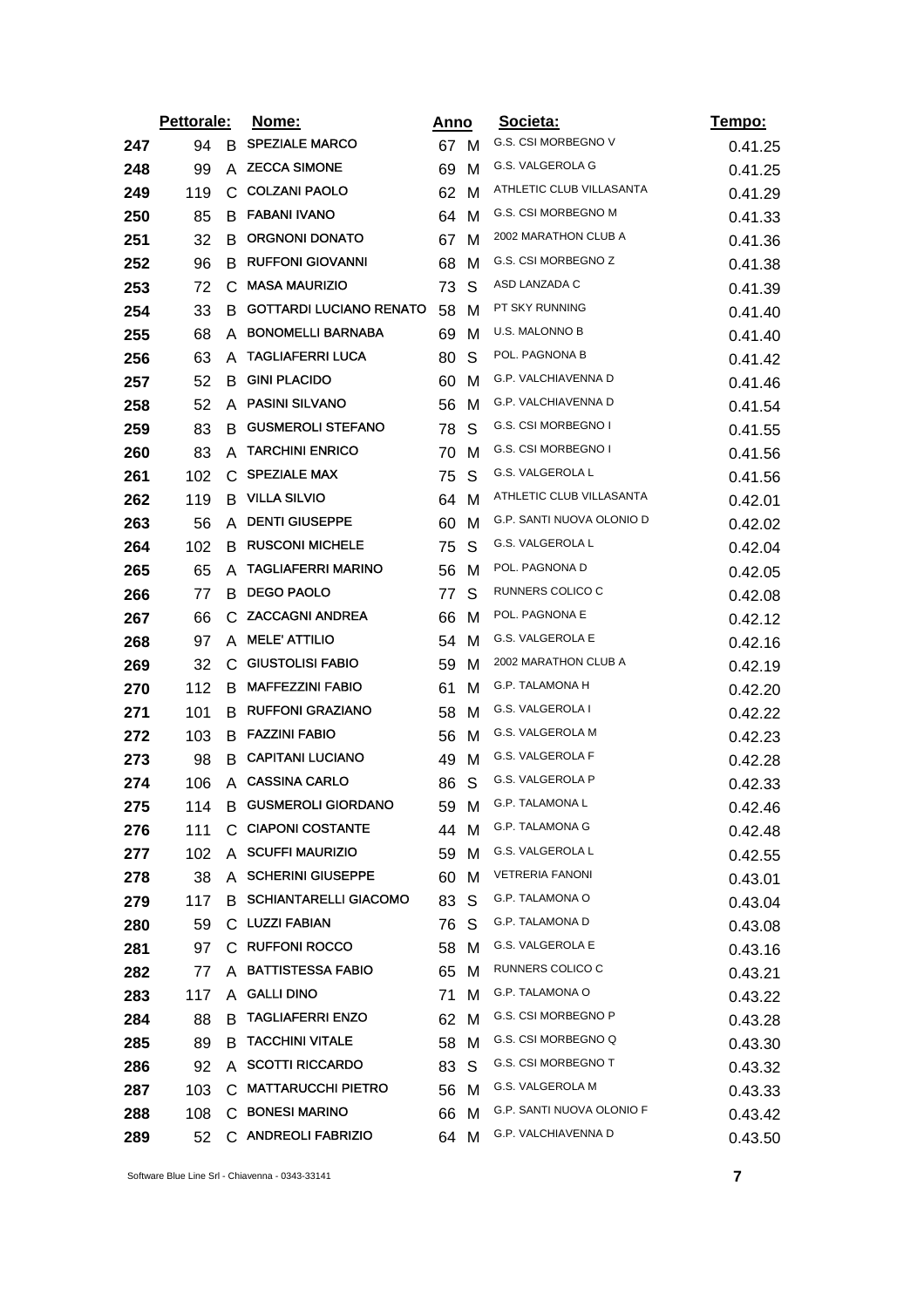|     | Pettorale: |              | Nome:<br>Anno               |      |   | Societa:                   | <u>Tempo:</u> |
|-----|------------|--------------|-----------------------------|------|---|----------------------------|---------------|
| 290 | 38         | B            | <b>MORELLI CLAUDIO</b>      | 54 M |   | <b>VETRERIA FANONI</b>     | 0.44.13       |
| 291 | 77         | C            | <b>CAMBI ANDREA</b>         | 67   | M | RUNNERS COLICO C           | 0.44.16       |
| 292 | 100        | A            | <b>MAZZONI MATTEO</b>       | 67   | S | G.S. VALGEROLA H           | 0.44.17       |
| 293 | 106        | B            | DE GIACOMINA PAOLO          | 65   | м | G.S. VALGEROLA P           | 0.44.18       |
| 294 | 101        | C            | <b>RUFFONI SILVIO</b>       | 57   | M | G.S. VALGEROLA I           | 0.44.27       |
| 295 | 29         | $\mathbf{C}$ | <b>NEGRI MARCO</b>          | 65   | M | ATLETICA VERBANO           | 0.44.31       |
| 296 | 91         | B            | <b>VOLPINI DUILIO</b>       | 44   | м | G.S. CSI MORBEGNO S        | 0.44.41       |
| 297 | 91         | C.           | <b>FAGGI GIULIO</b>         | 44   | м | G.S. CSI MORBEGNO S        | 0.44.47       |
| 298 | 26         | A            | <b>BARBUSCIO ENZO</b>       | 54   | S | ASD MARATHON COSENZA       | 0.44.47       |
| 299 | 105        | C.           | PIGANZOLI MAURIZIO          | 54   | M | G.S. VALGEROLA O           | 0.44.49       |
| 300 | 78         | B            | <b>BRAMBILLA MARCO</b>      | 51   | M | RUNNERS COLICO D           | 0.44.51       |
| 301 | 92         | В            | <b>SCOTTI FRANCO</b>        | 53   | M | G.S. CSI MORBEGNO T        | 0.44.57       |
| 302 | 118        | A            | <b>SPINI DANIELE</b>        | 82   | S | <b>G.P. TALAMONA P</b>     | 0.45.05       |
| 303 | 70         | B            | <b>QUADRI MICHAEL</b>       | 89   | J | ATL. ALTA VALLE BREMBANA B | 0.45.14       |
| 304 | 86         | A            | <b>MORETTI STEFANO</b>      | 70   | м | G.S. CSI MORBEGNO N        | 0.45.15       |
| 305 | 84         |              | C PIASINI ENRICO            | 75   | S | G.S. CSI MORBEGNO L        | 0.45.24       |
| 306 | 100        | C            | <b>ORLANDO MATTEO</b>       | 61   | M | G.S. VALGEROLA H           | 0.45.25       |
| 307 | 114        | C            | <b>LORENZONI MATTEO</b>     | 74   | S | G.P. TALAMONA L            | 0.45.33       |
| 308 | 105        | B            | PIGANZOLI MATTIA            | 88   | S | G.S. VALGEROLA O           | 0.45.38       |
| 309 | 104        | B            | <b>MARGOLFO MAURO</b>       | 62   | M | G.S. VALGEROLA N           | 0.45.42       |
| 310 | 105        | A            | <b>LHANSOUR SAID</b>        | 90   | J | G.S. VALGEROLA O           | 0.45.46       |
| 311 | 15         | B            | <b>BLAKE MIKE</b>           | 48   | M | ERYRI                      | 0.45.46       |
| 312 | 78         | A            | <b>PAGGI LORENZO</b>        | 75   | S | RUNNERS COLICO D           | 0.45.51       |
| 313 | 94         | C            | <b>MAZZOLENI ENRICO</b>     | 59   | M | G.S. CSI MORBEGNO V        | 0.45.53       |
| 314 | 93         | C.           | <b>VERNA VINCENZO ROCCO</b> | 59   | M | G.S. CSI MORBEGNO U        | 0.45.58       |
| 315 | 94         | A            | <b>SPEZIALE PIERANDREA</b>  | 65   | M | G.S. CSI MORBEGNO V        | 0.46.07       |
| 316 | 97         | B            | <b>BRIOSCHI RUGGERO</b>     | 63   | м | G.S. VALGEROLA E           | 0.46.08       |
| 317 | 86         | C            | <b>SPINI ARNALDO</b>        | 55   | м | <b>G.S. CSI MORBEGNO N</b> | 0.46.16       |
| 318 | 93         | В            | <b>TESTA IVANO</b>          | 52   | M | G.S. CSI MORBEGNO U        | 0.46.56       |
| 319 | 73         |              | <b>B POLA RENATO</b>        | 64 M |   | U.S. BORMIESE B            | 0.47.02       |
| 320 | 104        | A            | <b>PASSERINI SALVATORE</b>  | 60   | м | G.S. VALGEROLA N           | 0.47.09       |
| 321 | 99         |              | <b>B FAZZINI ANDREA</b>     | 73   | м | G.S. VALGEROLA G           | 0.47.43       |
| 322 | 56         | B.           | <b>SOTTILE ANTONIO</b>      | 66   | м | G.P. SANTI NUOVA OLONIO D  | 0.47.43       |
| 323 | 117        | C.           | <b>DASSOGNO MASSIMO</b>     | 84   | S | G.P. TALAMONA O            | 0.47.46       |
| 324 | 92         | С            | <b>GUSMEROLI GULIANO</b>    | 58   | м | G.S. CSI MORBEGNO T        | 0.47.57       |
| 325 | 118        |              | C MAZZONI IVO               | 61   | м | <b>G.P. TALAMONA P</b>     | 0.48.00       |
| 326 | 75         |              | <b>B CASPARRI ANTONIO</b>   | 63   | M | 2002 MARATHON CLUB B       | 0.48.14       |
| 327 | 106        |              | C BRUNI ROMANO              | 52   | M | G.S. VALGEROLA P           | 0.48.28       |
| 328 | 95         |              | A FURLINI FRANCO            | 57   | M | G.S. CSI MORBEGNO X        | 0.48.34       |
| 329 | 75         | A            | <b>GIUGIATTI STEFANO</b>    | 65   | M | 2002 MARATHON CLUB B       | 0.49.03       |
| 330 | 104        | C            | <b>MACEDONIO ANNUNZIATO</b> | 62   | M | G.S. VALGEROLA N           | 0.49.11       |
| 331 | 38         |              | C MIGLIACCIO GIUSEPPE       | 51   | M | <b>VETRERIA FANONI</b>     | 0.50.45       |
| 332 | 108        |              | A BARILANI ADRIANO          | 53   | M | G.P. SANTI NUOVA OLONIO F  | 0.50.58       |